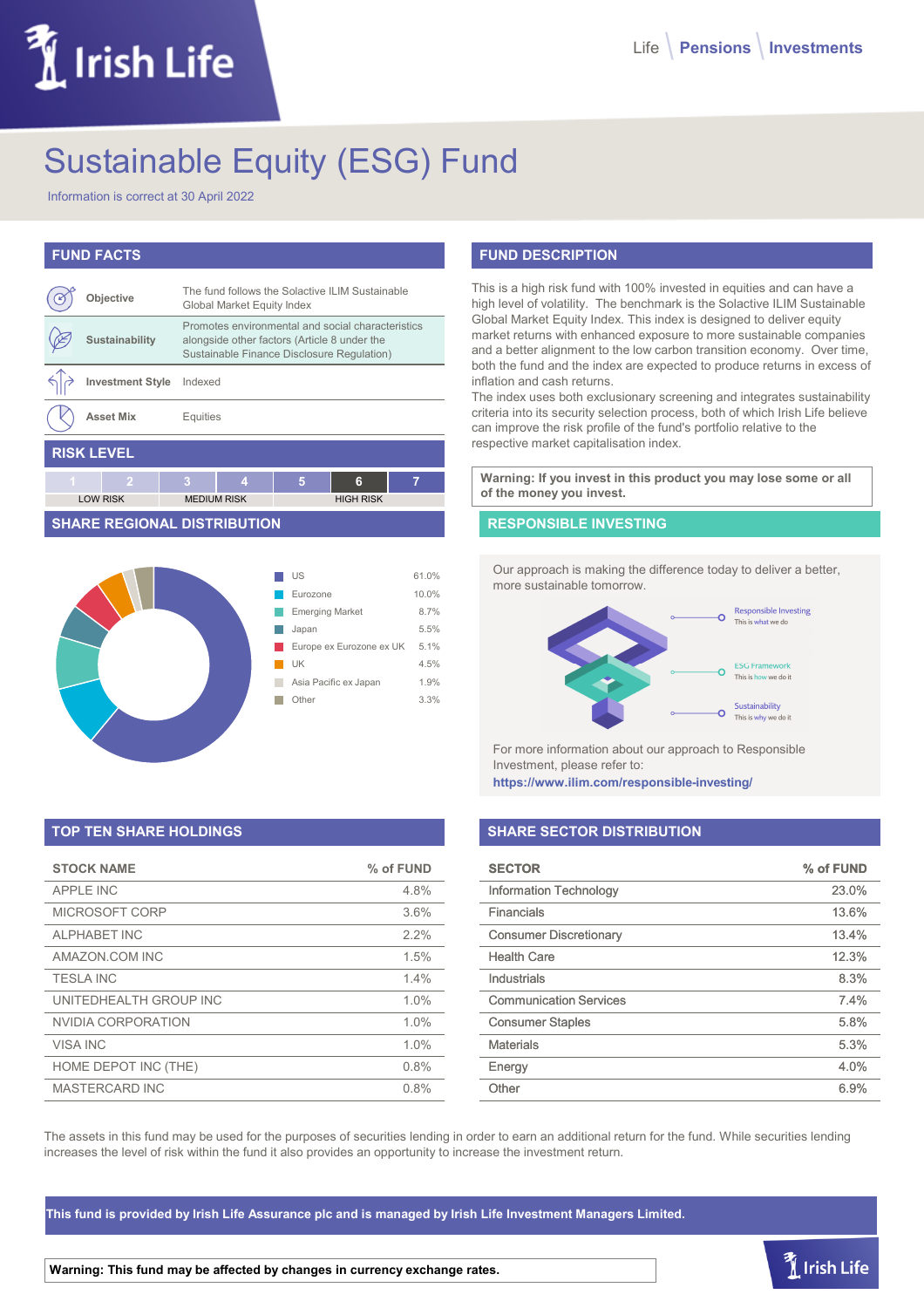| <b>CALENDAR YEAR RETURN</b> |            |  |
|-----------------------------|------------|--|
|                             | <b>YTD</b> |  |
| Fund                        | $-7.36\%$  |  |
| Benchmark                   | $-7.33\%$  |  |

#### **PERFORMANCE AS AT 30/04/2022**

|           | 1 Month   | 3 Month   | <b>Since Launch</b> |
|-----------|-----------|-----------|---------------------|
| Fund      | $-3.02\%$ | $-3.32\%$ | 4.25%               |
| Benchmark | $-3.04\%$ | $-3.28\%$ | 2.70%               |

Fund returns are quoted before taxes and after a standard annual management charge of 0.23%. Annual fund management charges are calculated and deducted based on the offer price of the fund. The unit price and value of the fund are always quoted after an allowance has been made for the fund management charge. There is no Bid/Offer spread.

Launch Date (for the series used in the above performance illustration) = 14 Jun 2021; YTD = year to date; p.a. = per annum Source: Irish Life Investment Managers

Benchmark: The standard against which the performance of the fund is measured. It typically includes market indices or weighted combinations of these as appropriate.

**Warning: Past performance is not a reliable guide to future performance.**

#### **Warning: The value of your investment may go down as well as up.**

*Solactive AG ("Solactive") is the licensor of the Index. Funds that are based on the Index are not sponsored, endorsed, promoted or sold by Solactive* in any way and Solactive makes no express or implied representation, guarantee or assurance with regard to: (a) the advisability in investing in the *Fund or in any financial instruments; (b) the quality, accuracy and/or completeness of the Index; and/or (c) the results obtained or to be obtained by any person or entity from the use of the Index. Solactive reserves the right to change the methods of calculation or publication with respect to the Index. Solactive shall not be liable for any damages suffered incurred as a result of the use (or inability to use) of the Index.*